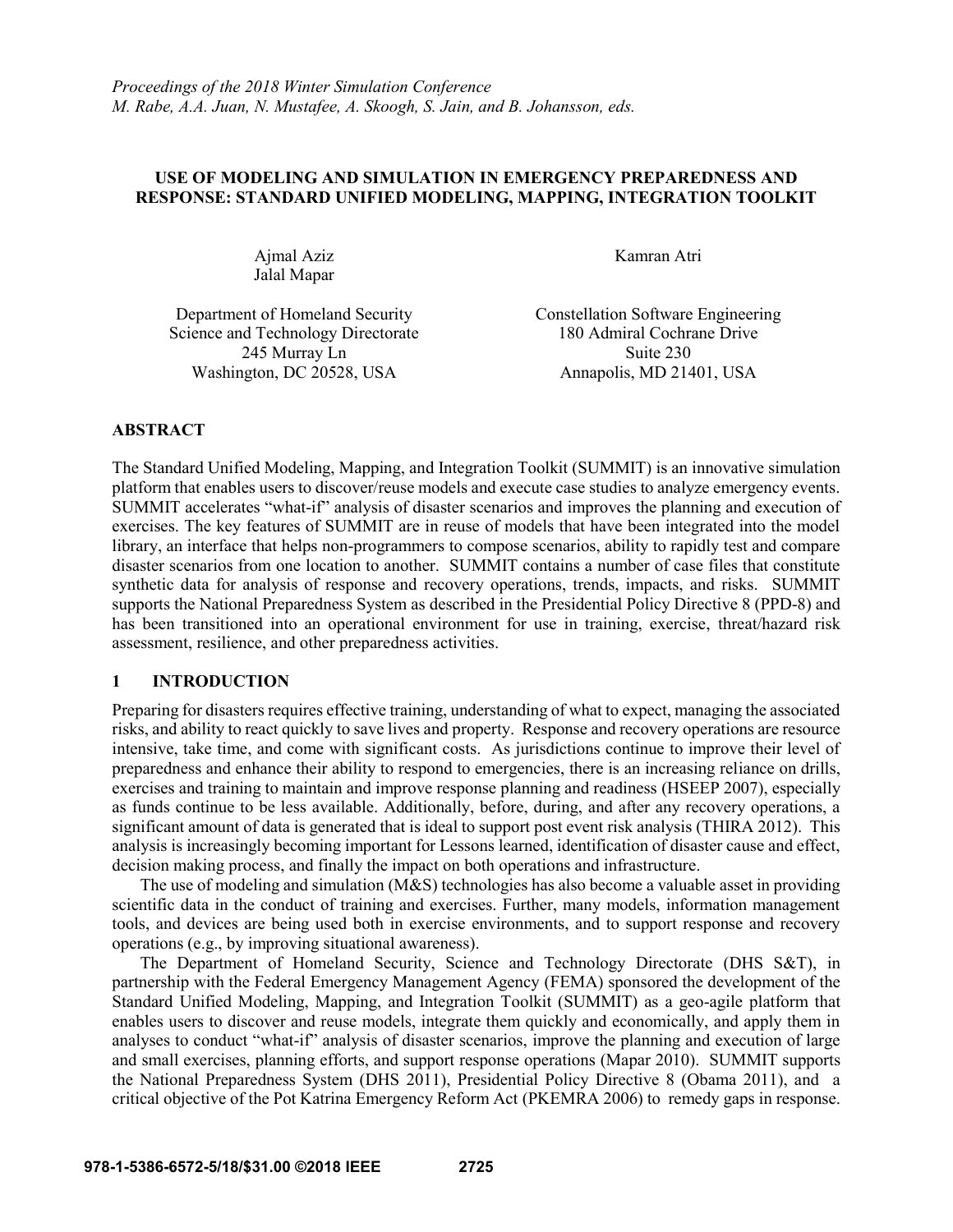The SUMMIT platform is innovative and has been used to support large scale national and regional exercises. The key features of SUMMIT are in reuse of models that have been integrated into the model library, a graphical interface that helps non-programmers to compose scenarios, ability to rapidly test and compare disaster scenarios from one location to another, and the vast case files that constitute synthetic data for analysis of causes, trends, impacts, and risks. SUMMIT also supports the National Preparedness System as described in the Presidential Policy Directive 8 (PPD-8) and has been transitioned into an operational environment for use in training, exercise, threat/hazard risk assessment, resilience, and other preparedness activities.

# **2 MODELING FRAMEWORK AND ARCHITECTURE COMPONENTS**

The SUMMIT framework is platform-neutral; users will be able to access models from most web browsers, and models can execute on a number of platforms (Plantenga and Friedman-Hill, 2010). Results can be delivered easily to a collaborating set of users to inform the scenario, and serve as exercise injects or data for decision-makers during exercise play. The framework centers around the "integrate one, use many times" philosophy. This approach has enabled users to access models from most common operating systems and web browsers and execute them on a number of platforms. For example, the exercise community can incorporate modeling assets into their exercise design based on scenario information and parameters, run models based on their exercise-specific inputs, and deliver results to a collaborating set of users to inform the scenario, serve as exercise injects, and serve as data for decision-makers during exercise play.

SUMMIT is essentially an integrated visualization and modeling and simulation software environment that allows users—including emergency planners, responders, and decision makers—to seamlessly access and visualize integrated suites of modeling tools and data sources for planning, exercise and eventually operational response. Specifically, as shown in Figure 1, the SUMMIT service oriented architecture can be used to easily and rapidly discover, integrate, configure, execute, view and reuse the results of the nation's modeling and simulation resources and related data. These capabilities can greatly enhance the quality, cost and efficiency of exercises and planning.





For example, utilization of science-based models helps ensure a realistic grounding for exercises and other emergency management activities. Reuse of models and data (e.g., reusing a model that previously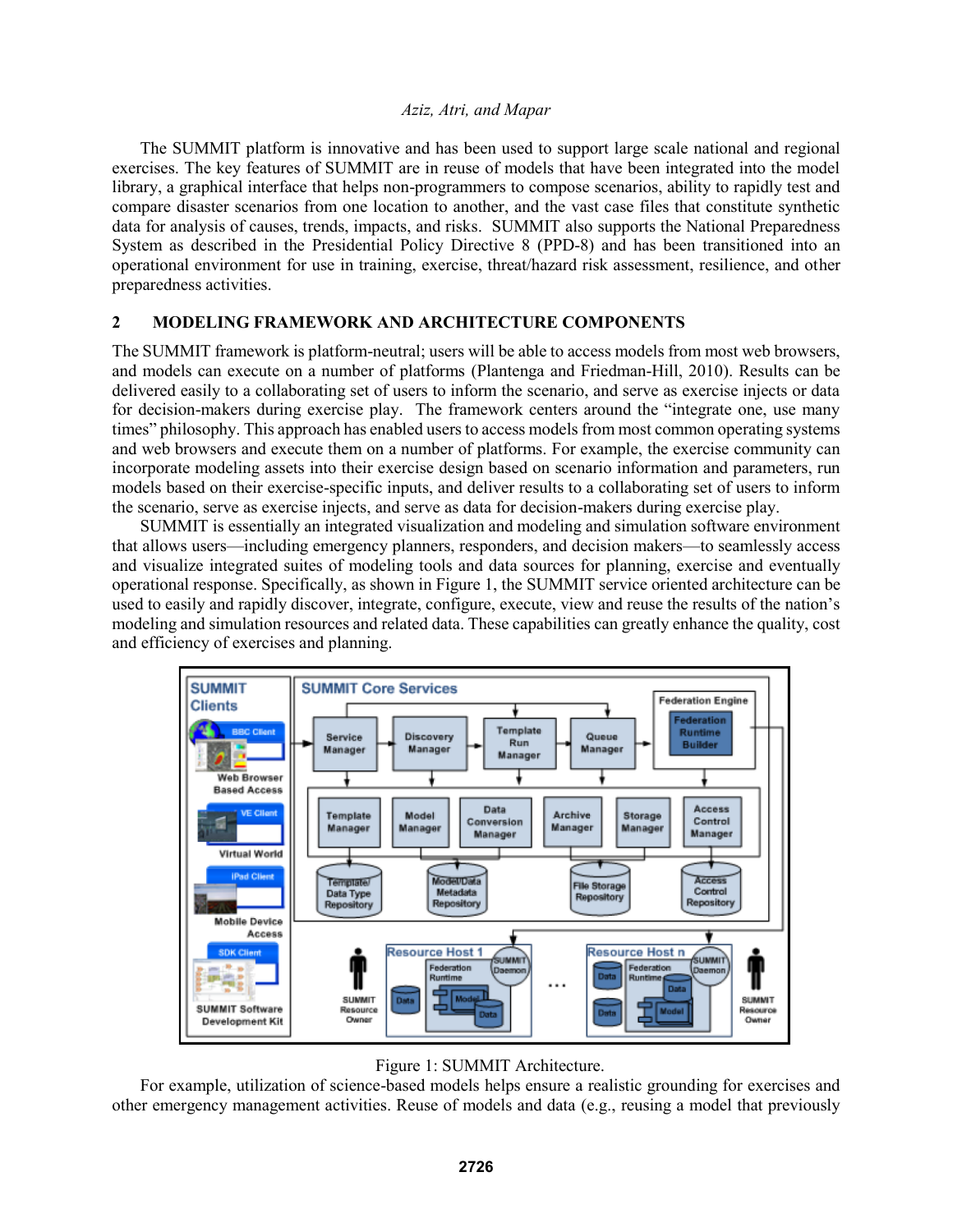has been vetted in a different locale or another exercise) can greatly reduce the cost and time required for the exercise and planning cycles. In addition, the ability to rerun models enables "what-if" trade-off analyses that are crucial for effective response during an actual event. The SUMMIT service oriented architecture has three main components: the SUMMIT web-based clients, the SUMMIT server, and SUMMIT-accessible data and models.

SUMMIT web-based clients allow users to connect to, configure, execute, and access the results of modeling and simulation runs on the SUMMIT system. The SUMMIT server maintains a repository of simulation templates and model results. A template (Freidman et al. 2010) is an abstract representation of an incident to be simulated. It provides a pattern or workflow for linking together and rendering interoperable models and data to address that incident. The SUMMIT-accessible data and models are resources provided by model contributors that users can access through SUMMIT. The data and model components are the property of the model contributors and typically run on hosts that are remote to the SUMMIT server.

Additional customized clients can be created that make use of SUMMIT to provide exercise support, emergency response, and visualization capabilities to users. For example, mobile applications have been developed that access the SUMMIT server for scenario ground truth to support exercise play. The SUMMIT architecture development strategy, as shown in figure 2, utilized a spiral development process to draw upon emerging research and information in order to continually refine the summit framework. thus, summit was used to support exercises while the architecture continued to mature. a goal of summit is to provide a flexible service-oriented architecture by providing access to the proper set of utility services, figure 1, that enable users to discover modeling and simulation resources, configure and execute template runs, visualize and review results, and create what-if scenarios. A key design benefit of the SUMMIT architecture that enhances reusability is its ability to provide for separation of concerns Security Operation Center (SoC) in



**ConD1: Concept Demonstration 1 CapD1: Capability Demonstration 1 CapD3: Capability Demonstration 3 ConD2: Concept Demonstration 2 CapD2: Capability Demonstration 2** 

Figure 2: SUMMIT Spiral Development Process.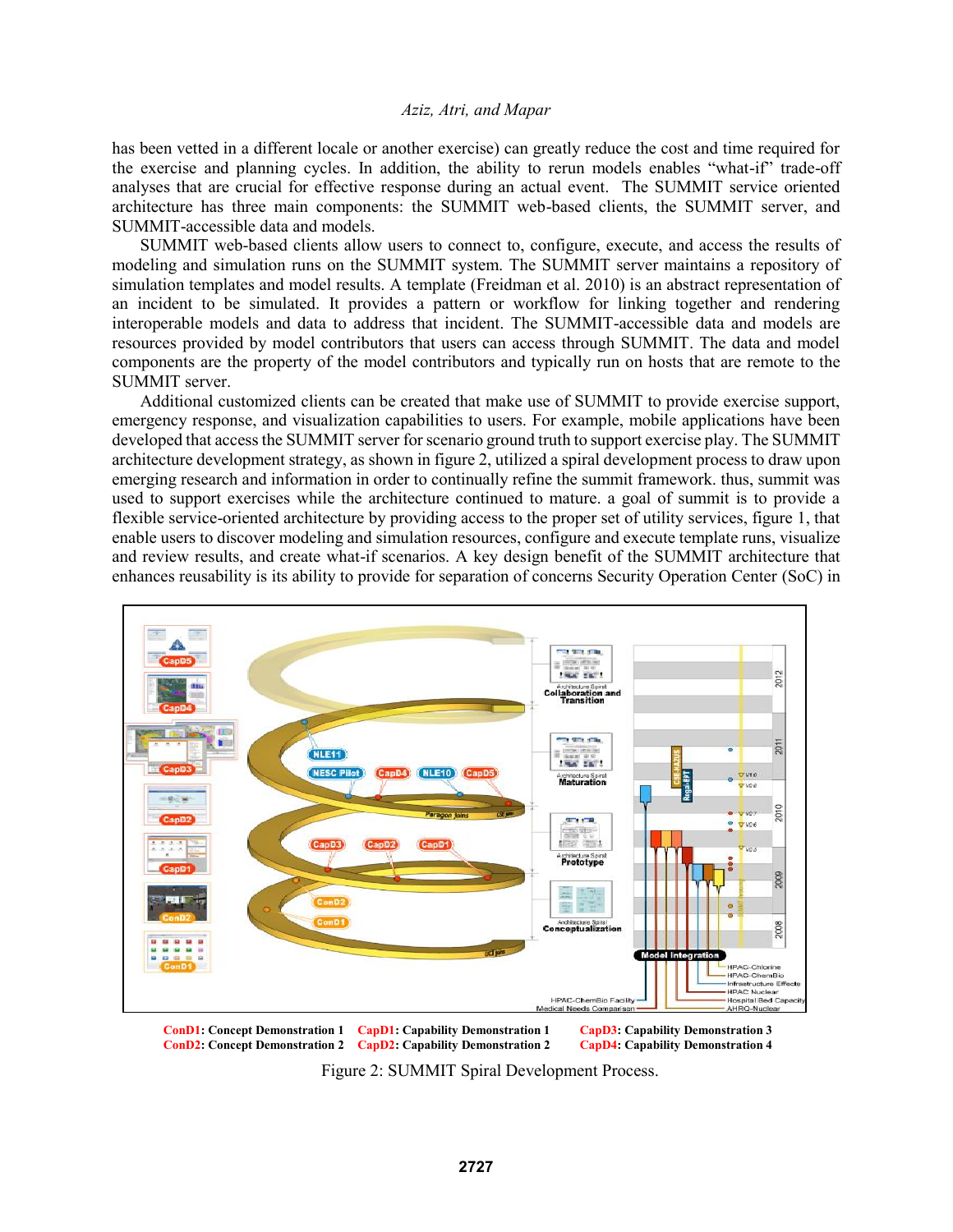the model development process. Traditionally when creating a computer simulation, the model designers need to develop for all parts of the process, spanning data type design, model development, model execution provisioning, and data visualization. SUMMIT breaks up this process into individual pieces, allowing developers to make use of existing capabilities or examples and interfaces when available, and provides a means to improve upon or replace existing implementations when they can be done better. This allows users to avoid being locked into a specific implementation. When a new capability is added to SUMMIT, it is often applicable and can be made use of by many resources that are already in the SUMMIT ecosystem.

The client-server nature of SUMMIT and the adoption of common, open web standards allows lightweight clients, for example, clients that execute within a web browser or on a mobile device, to make use of heavy-weight services and compute-intensive models making these models broadly accessible across a wide variety of platforms. This also cuts down on installation and sustainment costs.

When a user executes a simulation, template run the SUMMIT server will contact SUMMIT Daemons to execute the models or retrieve data. The server integrates and organizes the results and makes them available to authorized users. The SUMMIT Software Development Kit (WebSDK) allows user to add content to the SUMMIT system such as new data types, templates, and information on available models that make federated simulation possible.

The application of SUMMIT's framework also includes a prediction model used to solve real-world preparedness problems. The SUMMIT framework is designed to enable the tools needed to generate, view, and execute models that give emergency planners the information needed to respond effectively. With its support for custom inputs and ability to model and execute custom simulations, SUMMIT provides a complete analysis of the "what-if" scenarios that are critical to successful response during an event. As there is an inherent difficulty in rapidly unifying disparate models, SUMMIT provides a singular location for the exercise and first responder communities to identify models, integrate them quickly and economically, and apply them in analysis to improve exercise, planning, and response efforts. SUMMIT provides an API-based, integrated modeling approach linking together disparate models, visualization and collaboration tools, and integrating users and datasets from internal and external entities.

The early stages of research and development for SUMMIT focused on challenges in streamlining the integration of models, combining models on-the-fly, and composing scenarios dynamically and rapidly. This early work was influenced by the users in the emergency management communities. These interactions helped to shape the final architecture that has resulted in a platform that supports both technical and nonexpert users. As depicted in Figure 2, SUMMIT was developed and implemented in four phases— Conceptualization, Prototyping, Maturation, Transition.

SUMMIT templates, hosted on the SUMMIT server and accessible by SUMMIT web-based clients, provide an abstract representation of a hazard or incident to be simulated and may be customized with data types and models to reflect the exercise scenario. Emergency responders may input scenario information and parameters into a template and run models based on their exercise-specific inputs, ultimately delivering results to a collaborating set of users to inform the scenario, serve as exercise injects, and serve as data for decision-makers during exercise play. The SUMMIT Template, as shown in Figure 3, shows a simulation template whose purpose is to quantify medical risks to a population subjected to an aerosolized chemical agent release. It consists of 4 slots (rectangles), data flow connections between slots (thin arrows), templatelevel inputs (thick arrows pointing in), and template-level outputs (thick arrows pointing out).

Simulation templates provide an abstract representation of a hazard or incident defined by a scenario designer. A template also defines the components and parameters needed to form an executable simulation. The abstraction allows users to discover a template based on the scenario it addresses. The user can then instantiate a template run instance from that template and populate the slots with particular models, simulations, and data sets. A fully populated and configured simulation template run contains enough information for the SUMMIT server to automatically create and execute a simulation. Hence, a simulation template includes interoperability and connection information for executing models, though much of this detail is hidden from the user.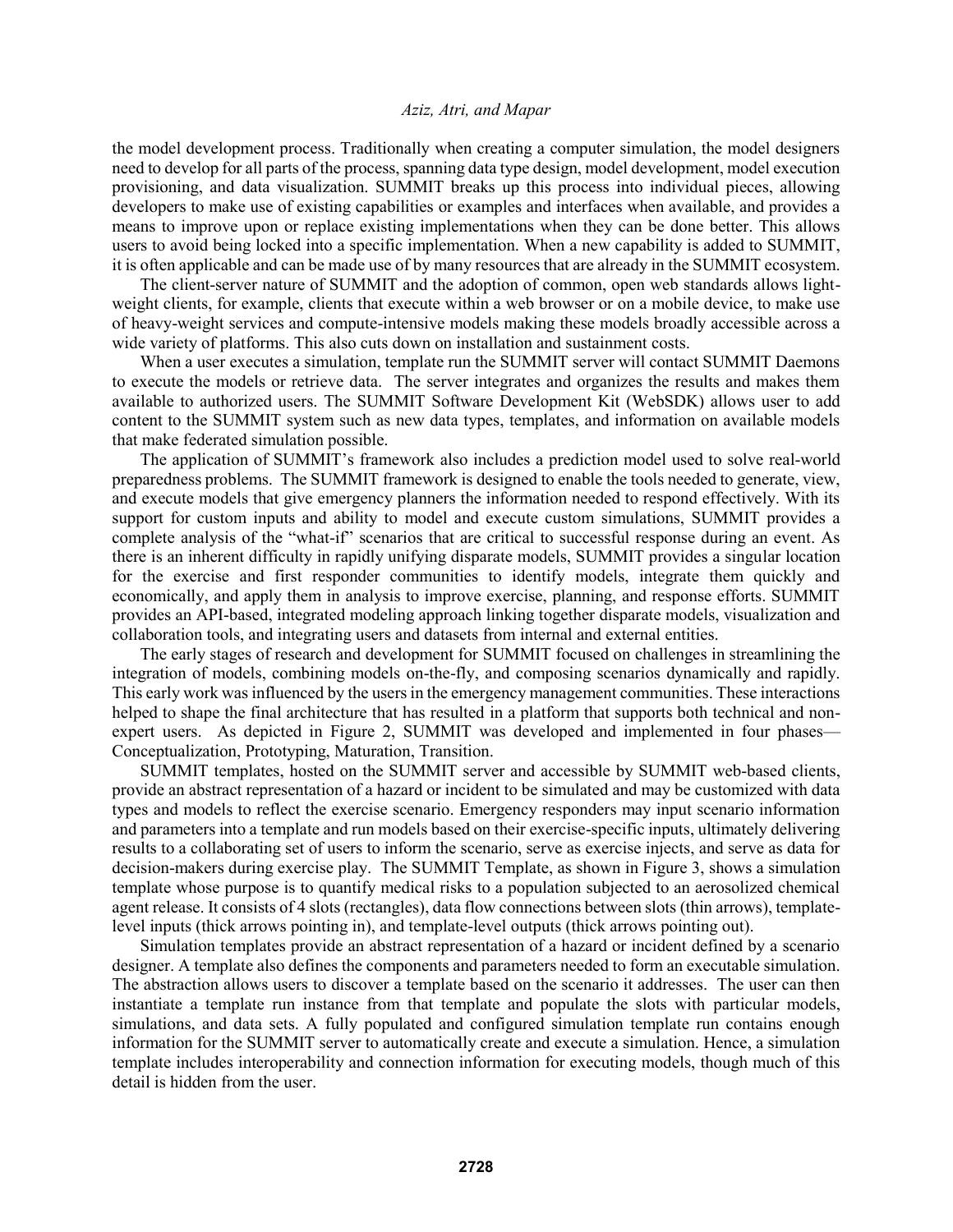Beyond executing a single template run, SUMMIT supports linking together models via connecting one models output as input to another. Executing end-to-end modeling scenarios can be achieved via this linking procedure and requires that the user configure each template level input port for the template run. Once the template run is submitted to the SUMMIT server for execution, the SUMMIT server will contact the appropriate SUMMIT Daemons hosting models and data and will feed them the configured inputs. These models may then produce intermediate outputs that are then fed to other models until all template run outputs are set. Users of the template run can access the template level outputs directly or run data conversions on them to produce output in a format that is suitable for visualization.

The SUMMIT model execution system was designed to be a distributed architecture and as such it performs well on even low-end hardware and a given server instance will support multiple simultaneous users without performance degradation. This is unlike many traditional modeling tools which modeling and simulation on a single backend. The server component can be run on a lightweight machine, and the thin client can be run on virtually any machine. SUMMIT incorporates a simple service-based architecture in Java and is optimized for speed and efficiency. SUMMIT system supports scaling components to effectively solve the problem through web server, application server, network, and/or database.

The loosely coupled, flexible architecture utilized by SUMMIT can be easily scaled at all levels if necessary. The web server, application server and database are all open source components that can be scaled with no addition cost other than hardware. Additionally, if better performing versions of the chosen hardware configurations are released, they can be swapped out in favor of the better options with minimal effort. There is also the option of simply increasing the number of SUMMIT server instances on the

network to alleviate any performance problems resulting from a large number of simultaneous users or



Figure 3: SUMMIT Simulation Template.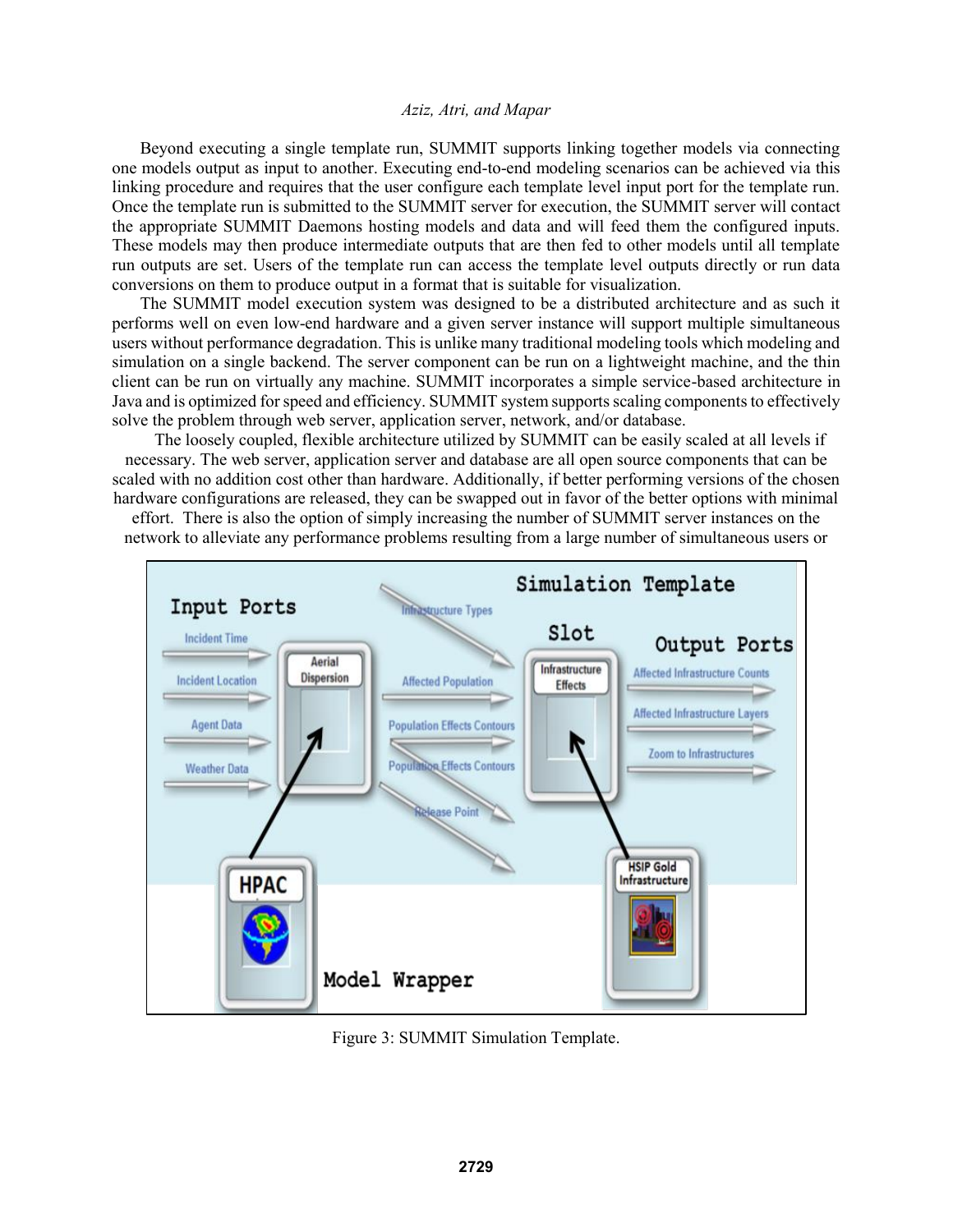high network traffic. As an example, SUMMIT Server instances have been efficiently scaled on Amazon EC2. SUMMIT's modular and distributed architecture enables optimized performance in comparison tools that process data on a single backend.

The SUMMIT web-based component has been designed to provide an intuitive modeling and simulation experience in a consolidated interface, so that personnel can easily and rapidly discover, integrate, configure, execute, and view the results of M&S resources and related data. The SUMMIT interface has been designed to enable a dynamic view of fast-moving events that allows for analysis of the "what if" trade-offs that are crucial to effective response during an emergency event. The SUMMIT model parameterization, template discovery features, and output APIs are part of a three-step workflow. The first stage of the workflow is a discovery process, where users can discover M&S capabilities. The second stage of the workflow allows users to configure an M&S template with specific models and inputs. The third stage of the workflow executes a model or series of models and produces results. In the final stage of the workflow, the results are returned to the user and can be viewed. Figure 4 shows the SUMMIT system operational process/workflow.



Figure 4: SUMMIT System Operational Process/Workflow.

The SUMMIT web-based component allows the client, the user (most likely an analyst, exercise planner or controller) to input parameters to discover, configure and execute exercise templates; search the results archive; and request data visualization. These actions are detailed below.

- **Template discovery:** The system guides the users through a number of questions related to exercise or analysis objectives and scenario preferences, and users can locate templates, based on exercise objectives, Emergency Support Functions, Target Capabilities and National Planning Scenarios.
- **Configuration and execution of templates:** A template is not specific to any models or inputs. A user composes and populates templates with models in the system . Metadata will allow users to distinguish among models, if more than one fit a particular slot. After configuring the models with input data (e.g., specify the scenario location, date/time, threat characteristics, etc.), the system automatically links the models and seamlessly executes them.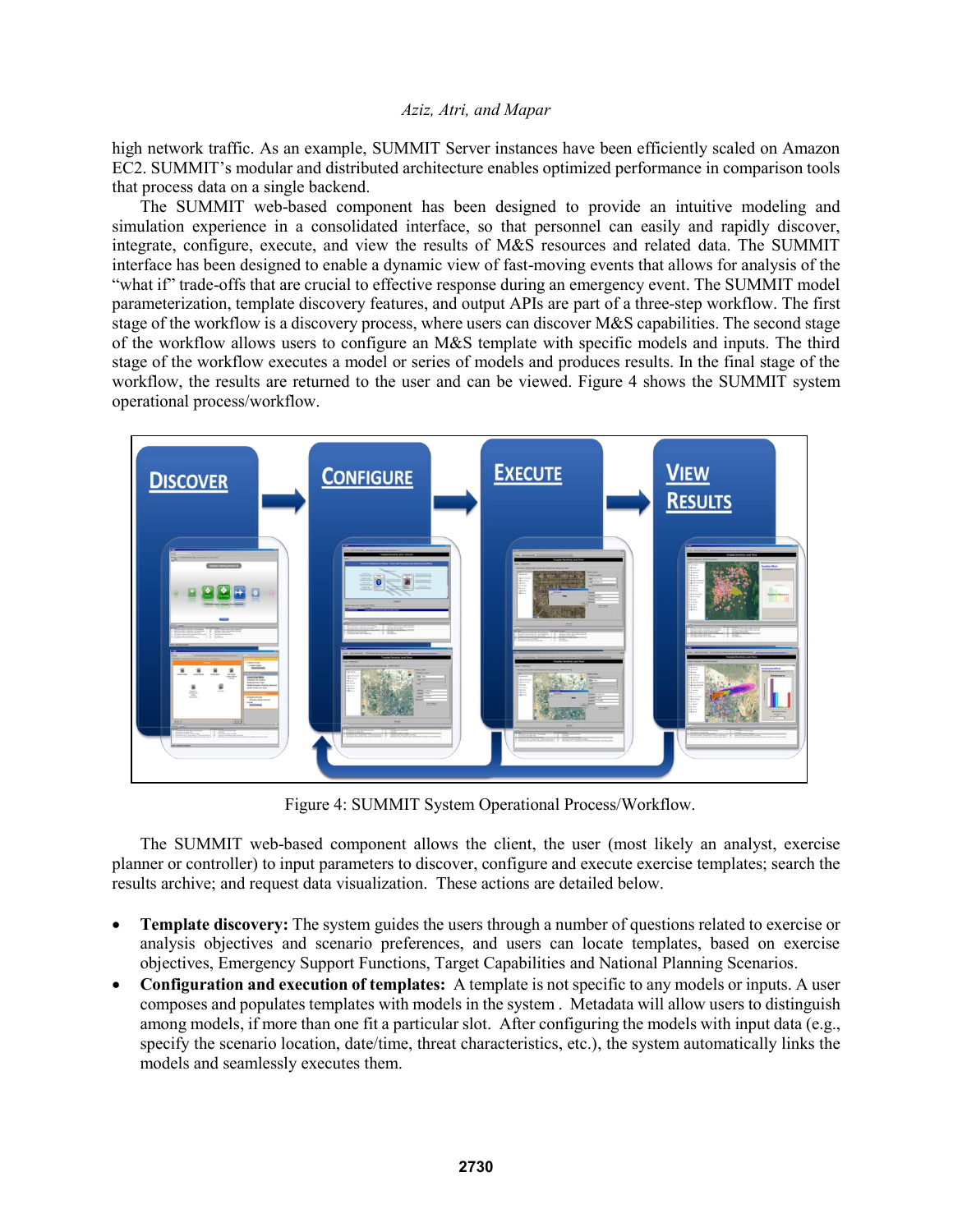- **Results archive:** Once a template has been executed, the results are archived. Configuration parameters and results are archived in the system results archive, and the template can be easily accessed and rerun. A user can search and find results in the archive.
- **Advanced data visualization**: Results are viewed by users via a number of advanced data visualization techniques to provide a heightened sense of situational awareness to exercises. SUMMIT exports results into formats that other tools, e.g. desktop tools and/or visualization tools, can consume. Output from multiple models can be overlaid within GIS systems to provide a geospatial visualization of results.

Once a model (or template run) has been executed, the SUMMIT web-based client provides several outputs. Configuration parameters and results are archived in the system results archive, and the template can be easily accessed and rerun. A user can search and find results in the archive. In addition to searching, cloning and rerunning templates through the results archive, SUMMIT supports advanced visualization of results on a GIS map as well as tables and charts. Modeling and simulation results can be viewed by users, using a number of advanced data visualization techniques to provide a heightened sense of situational awareness to exercises. SUMMIT exports results into formats that other tools, e.g. desktop tools and/or visualization tools, can consume. Output from multiple models can be overlaid within GIS systems to provide a geospatial visualization of results. SUMMIT can also deliver these outputs to clients connected via web services. Users can access all SUMMIT outputs from the Web Based Client.

In addition, users can utilize the SUMMIT SDK, depicted in Figure 5, to add new models to the SUMMIT environment. Specifically, model and simulation developers can "Wrap" their model with an interface that allows the SUMMIT server to communicate with the model. This standardization of models and data has many advantages for the M&S development community. First, making a model SUMMITcompliant enforces conformance with a community-driven data standardization, which allows for easy data exchange with other SUMMIT-compliant models and software toolkits. As a result, models that are SUMMIT-compliant will have greater exposure and usage within the EPM community, through SUMMIT's M&S discovery process. This process leverages a tagging system that is populated as part of the SUMMIT-compliance process, allowing users to discover all models and data sets applicable to their scenario.



Figure 5: SUMMIT SDK Architecture.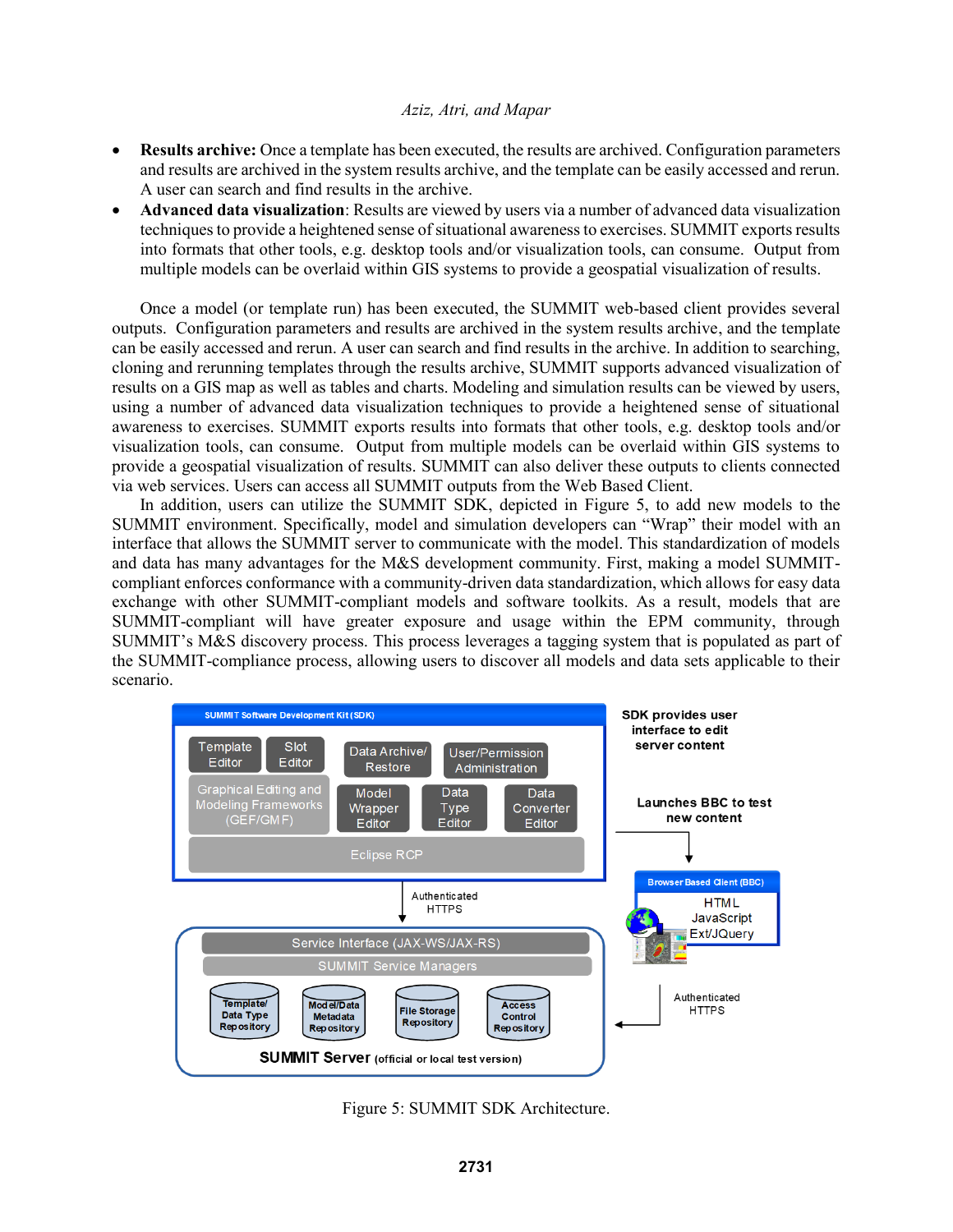The SUMMIT SDK is a software development kit that enables scenario designers and model owners to rapidly integrate new content into SUMMIT. The SDK can also be used to administer a SUMMIT Server or SUMMIT Daemon instance by providing functionality for setting passwords and importing content from archives. Using the SDK, users can create new Data Types, Slots, and Templates. They can submit model wrappers and data converters to the SDK and indicate what SUMMIT Daemons they can be hosted by. The SDK provides utility features for generating Java project templates to aid model owners in the development of model wrappers. The SDK comes with an instance of a SUMMIT server for local testing. Their work can be archived to a file which can be imported into another SUMMIT server instance. Figure 5 depicts the SUMMIT SDK architecture.

The SUMMIT SDK consists of several components that make it possible to rapidly to add new models and content to SUMMIT, including features that enable sharing and setting permissions on models. The SUMMIT SDK features are described in further detail below.

- **Data Type Editor**: The data type editor is a user interface that allows editing information for a new or existing data type. The data type editor incorporates the Data Type Schema editor, which allows specifying the format of the data type. SUMMIT's core mechanism for defining data types is XML Schema.
- **Slot Editor**: The slot editor provides a user interface for encapsulating input and output ports that are used as part of a template. The slot is designed to be a general and reusable component that separates interface from implementation. Slots allow for easy access and utilization of existing resources by allowing models to be plugged in and out of slots, forgoing the need to create an entirely new template for each new model.
- **Template Editor**: A template is the most basic part of a simulation. The template consists of the inputs for the scenario data and the outputs of the resulting simulation. The template editor provides three components to add/modify a template: 1) Template Properties, which allow viewing and editing properties for the template, such as name, description, input/output ports, contained slots, and connections, 2) the Template Design graphical editor that allows adding slots to a template and creating connections between slots and template level input and output ports, and 3) the Template Layout graphical editor which allows modifying the layout of a template and how it shows up in the application.
- **SUMMIT Package Editor**: SUMMIT Packages allow users to combine multiple model wrappers and data converters and dependencies into a single archive file that can be deployed to a SUMMIT Daemon. It mirrors the concept of java's WAR file. The SUMMIT package editor allows for performing CRUD operations on SUMMIT packages.
- **Model Wrapper Editor**: A model wrapper is the interface by which SUMMIT interprets models and incorporates them in to its framework. The Model Wrapper Editor provides three methods for wrapping a model: Java API, command line, and Web API. Additionally, it provides the functions to set the model wrapper type and generate model wrapper code.
- **Data Converter Editor**: Data Converters are a type of SUMMIT Process used to convert a SUMMIT resource from one format to another. One can create data converters as Java classes. Generally, this is done by adding code to a Model Wrapper project. The Data Converter Editor provides the functions to create and modify data converters for data types.
- **User and Permission Administration**: Users who are logged in as administrators can manage permissions to access templates, template runs, and models via the SUMMIT web application. The Admin Tab can be used to add and modify user permissions and to control which users are able to access particular resources (templates, models, runs, etc.) via Authorization Scripts. This interface provides functions to add and modify user accounts, which are the mechanism of identifying real people who use the system, user groups which are collections of user accounts, and define access for user groups. Access permissions are positive and cumulative and only the designated owner of a resource can create permissions for it.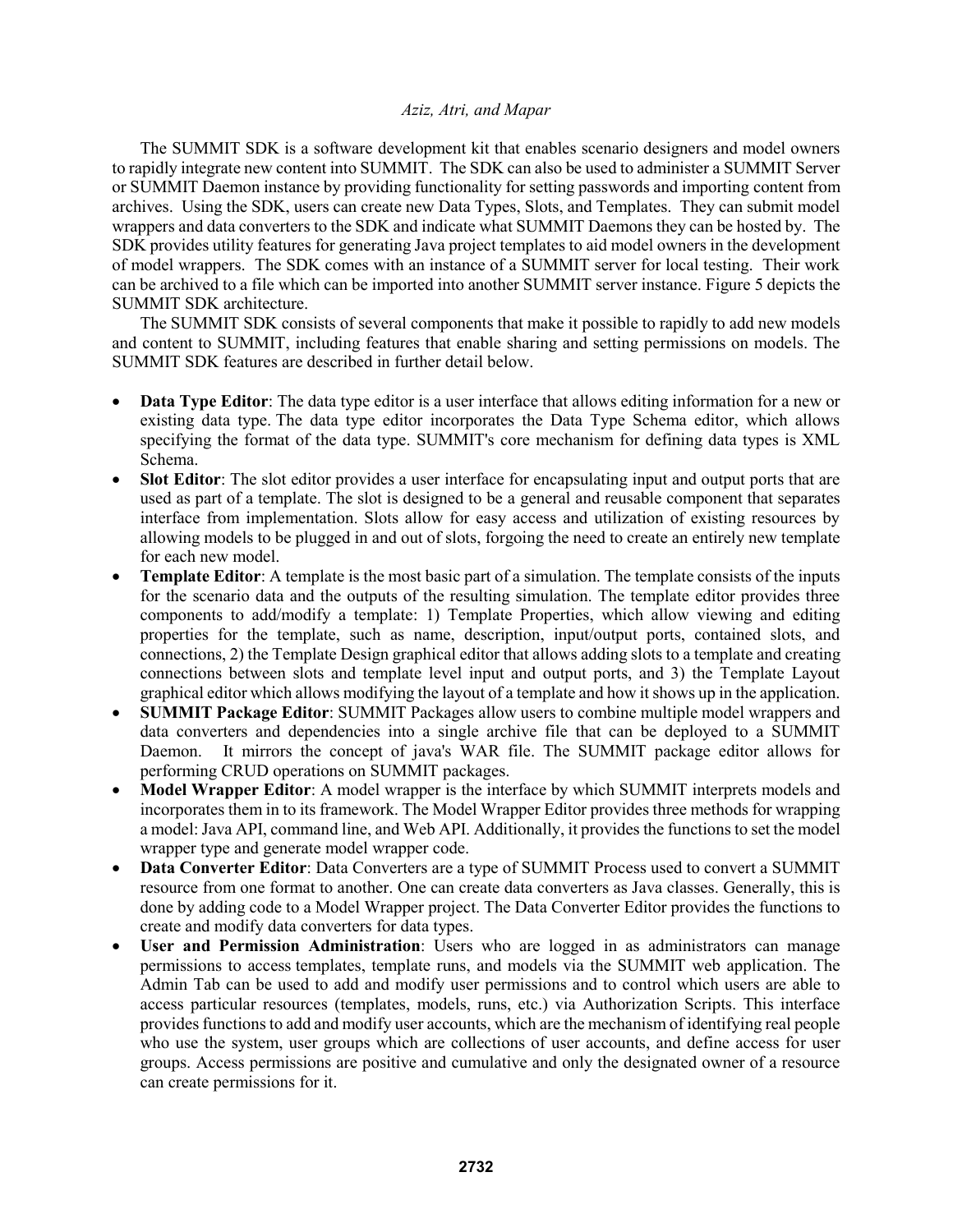• **Content Archiving/Restore**: SUMMIT provides the ability to create an archive of a SUMMIT server's state. This is useful if one would like to share templates, slots, data types, model wrappers, data converters, or SUMMIT packages between SUMMIT server instances. The administration menu can be used to archive the following types of data: repository, user data, results (single or multiple template runs), reports, and cached reports.

SUMMIT's modeling workflow, collaborative features, and advanced visualizations support the objective of a complete analysis of the "what-if" scenarios that are critical to successful response during an event. The SUMMIT workflow and the use of its intricate parameterization and dynamic scenario adjustment features are described next in the context of a real-world tornado event.

# **3 MODELING REAL WORLD DISASTERS**

Tornadoes are a common occurrence in the United States. There have been 536 confirmed reports of tornadoes in 2018. Measuring tornado damage currently consists of estimating wind speeds, width, and distance traveled. Most tornadoes have a wind speed less than 62 mph, are about 250 ft across, and travel a few miles before dissipating. The worst tornadoes may attain wind speeds of more than 300 miles per hour, are more than two miles in diameter, and stay on the ground for dozens of miles. Tornado characteristics are measured using the Enhanced Fujita Rating (EF Scale), which rates the intensity of tornadoes in the United States and Canada based on the damage they cause. It is a proxy for actual wind speeds that correlates expert elicitation, engineering studies, radar data, and other factors with potential damage. The Fujita Rating consists of six scales, corresponding wind speed estimates with resulting damage potential. SUMMIT's Tornado Building Damage Model, as shown in Figure 6, enables specification of real-world tornado damage parameters, such as EF-scale based on Enhanced Fujita Rating, as well as maximum



Figure 6: SUMMIT Tornado Building Damage Model Parameter Interface.

velocity and maximum width. The results of the SUMMIT model allow tracking a tornado across geographic localities with real-time adjustments, visualizing and analyzing damage predictions, such as expected wind damage, storm surge damage, property damage, and impacted emergency services. SUMMIT GIS components enable identifying critical damage areas, development of evacuation routes,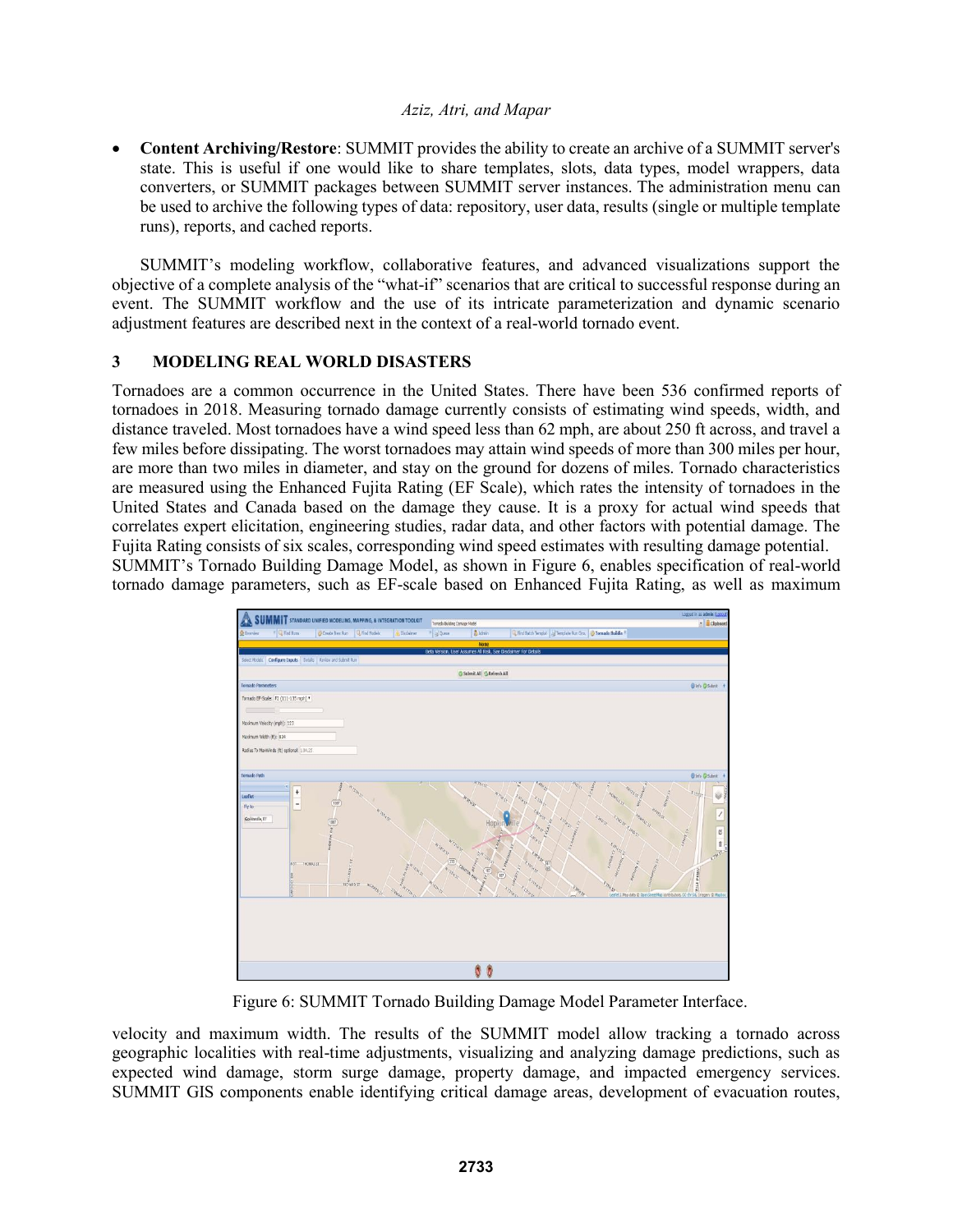identifying offsite emergency shelters, analyzing available hospital resources vs anticipated need, and local services to the damage area that provide needed supplies such as food, water, and shelters. SUMMIT analysis tools enable emergency workers to pre-position supplies and emergency workers and strategize response before the tornado touches ground.

On February 24, 2018 the Storm Prediction Center issued several tornado warnings across much of the Lower Mississippi River Valley area. While many of the resulting tornadoes were relatively brief, some were strong, resulting in major damage and fatalities. Of these, a high-end EF2 tornado stuck the southeast side of Hopkinsville, KY severely damaging multiple two-story apartment buildings and injuring nine people.

SUMMIT may have been used to model this tornado at the point of inception, predicting areas most vulnerable to damage, such as the apartments buildings, and evacuated civilians before disaster struck. SUMMIT provides a comprehensive modeling framework for tornado scenarios, including ability to map scale and the anticipated path of the tornado. For the purpose of displaying the real-world modeling capability provided by SUMMIT, SUMMIT will be used to retrospectively model the Hopkinsville, KY tornado and provide an analysis that closely matches the actual damage caused by the incident. SUMMIT allows specification of several tornado parameters, including the maximum velocity, which in the case of a prediction model, can be estimated at 123 mph for a high-end EF2 tornado, similar to the one that occurred in Hopkinsville, KY. The tornado width is pre-set to 834 ft for an EF-2 scale tornado but can be adjusted by units of one foot. Optionally, a maximum-wind parameter can be adjusted to optimize the tornado wind fluctuation to conform to the real-world scenario. The SUMMIT Tornado Building Damage Parametrization interface is depicted below.

# **4 SIMULATIONS RESULTS AND DISCUSSION**

Upon execution of the tornado model, SUMMIT provides a visual representation of the damage path delimited by census block, as shown in Figure 7). Consistent with real-world scenarios

concentrated to the core of the tornado, with the blocks on the outskirts experiencing the least damage. The inner-most census blocks experience a moderate damage expectation level of 50%, with two predicted buildings damaged, amounting to \$1,616,514. In addition, SUMMIT provides detailed charts and tables, describing damage by building type, building loss in dollars, and damage by square footage.

The SUMMIT tornado model utilizes two separate algorithms (or models) for its final output. The first is the University of Wisconsin Tornado Path Model which provides estimates of wind levels based on the



Figure 7: SUMMIT Tornado Building Damage Model Output.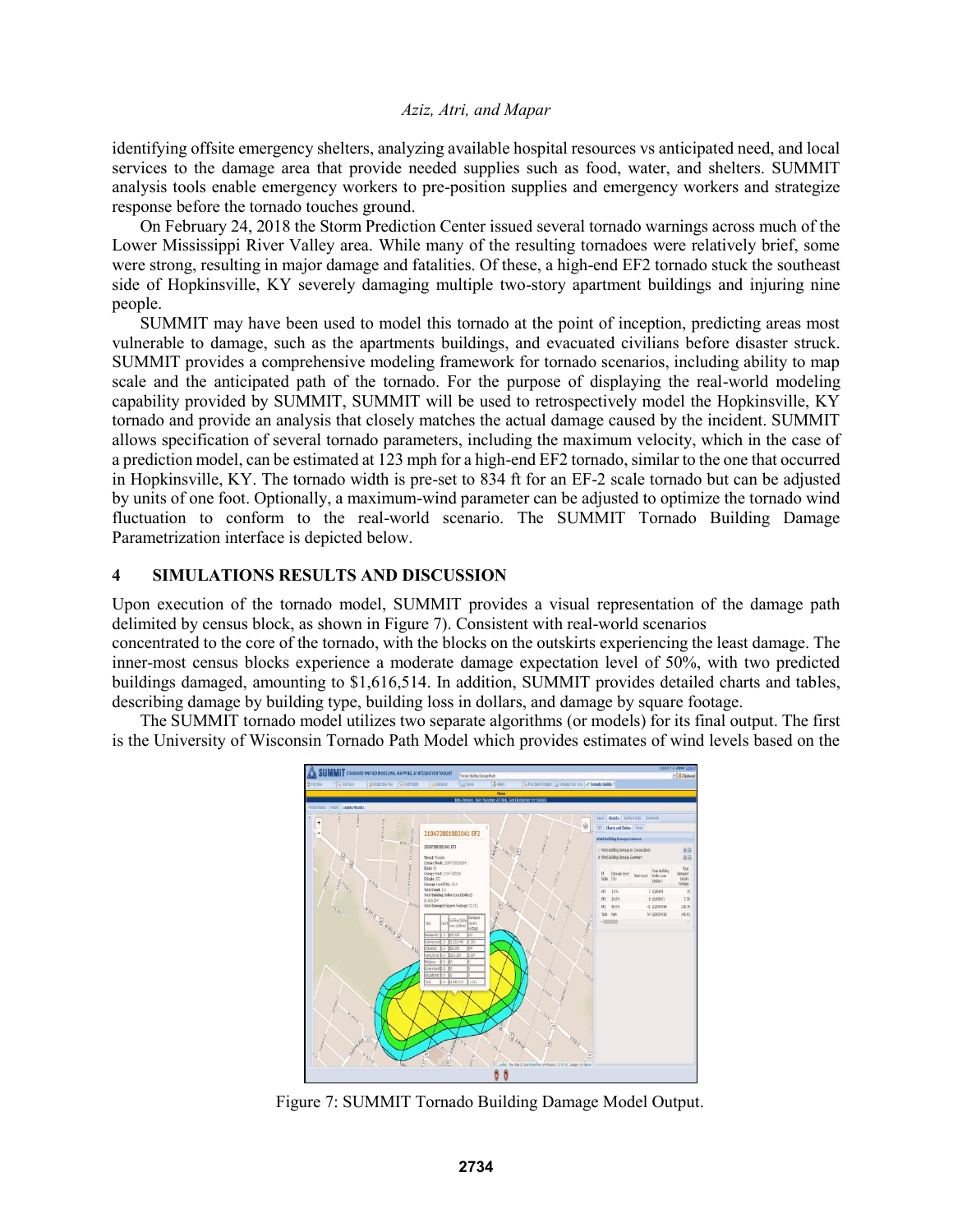Burgers-Rott vortex model. The result of this calculation is input to the University of Wisconsin Tornado Damage and Loss Model which estimates wind-induced building damages and losses based also on the Burgers-Rott vortex model. In addition to providing features to develop models and incorporate existing model algorithms, SUMMIT provides features for linking one model's data output as input to another, integrating and streamlining the model development and execution workflow. The SUMMIT GIS maps provide a visual tool for planning emergency response.

To make predictions that more accurately resemble real-world scenarios, SUMMIT provides a batch execution feature, which allows adjusting parameters for the input model to obtain a more realistic prediction via multiple model outputs. As an example, SUMMIT provides an easy-to-use feature to execute the prediction model for the Hopkinsville, KY tornado multiple times with slight variations to the tornado path or the wind speed. These model executions with slight variations allow identifying how to best allocate resources given uncertainties.

### **5 CONCLUSION**

As depicted in this tornado model example, SUMMIT enables exercise and planning communities to effectively predict and model potential disaster events and increase their organizations effectiveness and capability in responding to such events. In addition, SUMMIT's model linking capability can be used to create data pipelines that link multiple models to enable greater insight and analytical capability and align exercise goals to objective predictions.

The SUMMIT results viewer enables exercise planners to visualize damage prediction models in the form of maps, charts, tables, and reports. The results viewer enables sharable views allowing collaborators to effectively communicate regarding predictions and align resources where they are needed. In addition, SUMMIT's distributed capabilities allow external EPM tools to gain access to result outputs such as historical data, which are accessible via web service endpoints. The usage of SUMMIT framework's parameterized, real-time modeling capabilities allows addressing potential disaster events via comprehensive risk mitigation and actionable intelligence. The detailed outputs provided by the SUMMIT results viewer, such as tooltips, tables, and reports enable examining potential damage dynamically, and across multiple timelines. SUMMIT enables effective estimation of manpower and resource requirements through its visualization components, along with the ability to share and collaborate views, findings, and reports, with other personnel.

By using SUMMIT, the emergency preparedness community is able to reuse both scenarios and model results in subsequent exercises, either by the same agency or other agencies. For example, the earthquake simulation template that was created for NLE 11 was reused in the Utah ShakeOut 2012 exercise. SUMMIT can now support regional, national and international exercises, help with "what-if" analysis of response operations, and can be a source of synthetic disaster data (simulated) for teaching, learning, and decision making, and strategy development.

### **6 REFERENCES**

DHS. 2013. "National Preparedness System", Department of Homeland Security, November 2011. EF Scale. 2007. "The Enhanced Fujita Scale (EF Scale)". *Storm Prediction Center.* 

Friedman-Hill, E., T. Plantenga, and H. Ammerlahn. 2010. "Simulation templates in the SUMMIT system", In *2010 SISO Spring Interoperability Workshop,* Orlando, FL.

- HSEEP. 2007. "Homeland Security Exercise and Evaluation Program Volume 1: HSEEP Overview and Exercise Program Management", Washington, DC.
- Mapar, J., et al. 2010. "Integrated Modeling, Mapping, and Simulation (IMMS) Framework for Exercise and Response Planning", Conference Paper, MODSIM World Conference, Hampton, VA.

Obama, B. 2011, "Presidential Policy Directive/PPD-8: National Preparedness". Washington, DC.

PKEMRA 2006. "Post-Katrina Emergency Management Reform Act (PKEMRA) Section 664 (2006)". FEMA, DHS, Washington, DC.